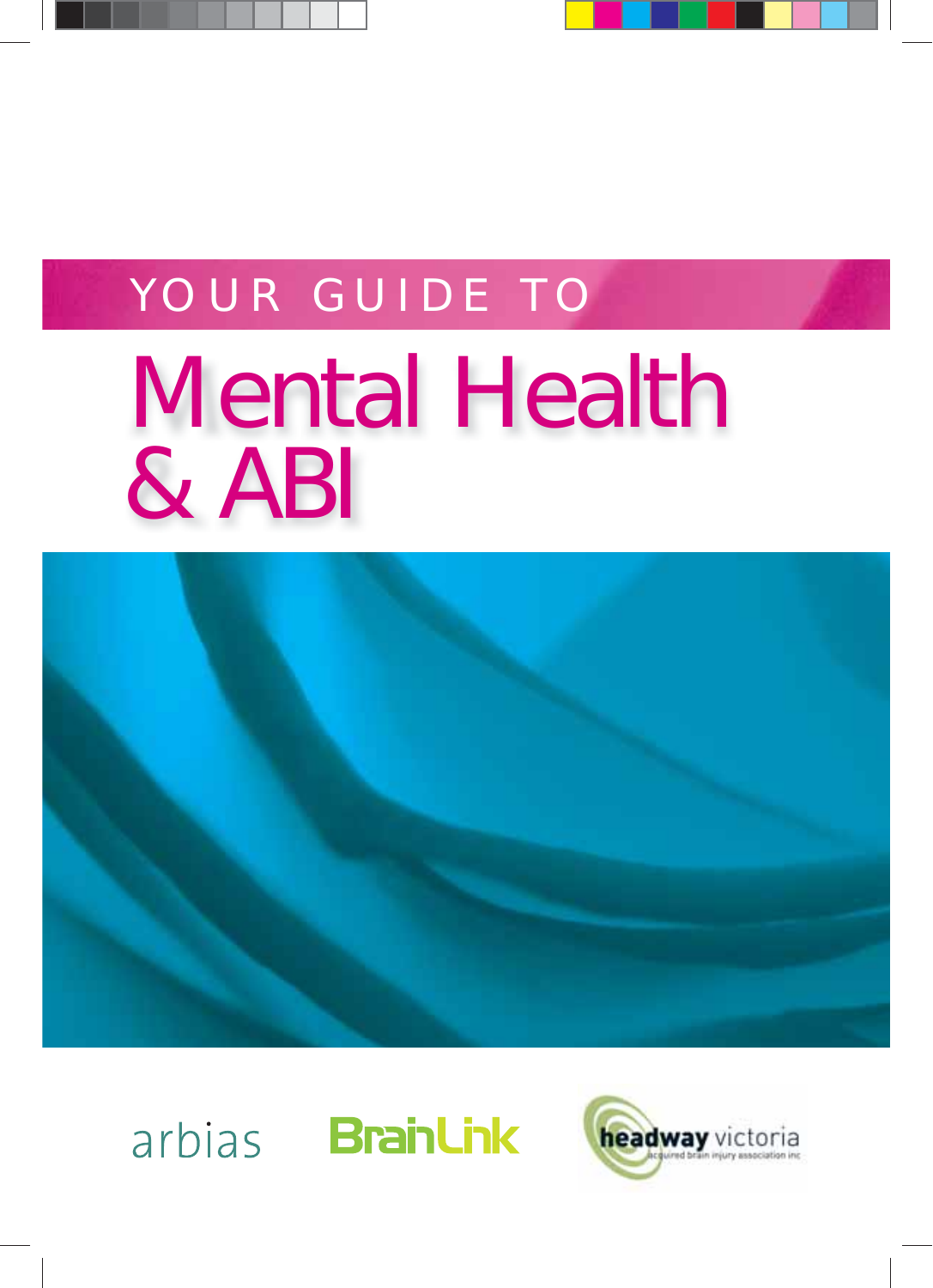*Your Guide to Mental Health and ABI* is part of a series of information products about acquired brain injury (ABI) produced by a joint committee of brain injury organisations with the support and assistance of the Department of Human Services, Victoria.

To obtain further copies of this booklet or more information on ABI, contact **BrainLink** (telephone: (03) 9845 2950 or free-call 1800 677 579 or visit its website www.brainlink.org.au). If you require a language interpreter to speak to BrainLink on your behalf contact: Translating and Interpreting Service (telephone: 131 450). This service is free of charge.

Steering committee members:

| Merrilee Cox           | Headway Victoria                               |
|------------------------|------------------------------------------------|
| Sharon Strugnell       | BrainLink (formerly Brain Foundation Victoria) |
| Sonia Berton           | arbias                                         |
| Michelle Werner        | Department of Human Services                   |
|                        |                                                |
| Content:               | Associate Professor Mal Hopwood                |
| Editor:                | Lisa Mitchell                                  |
| Project manager:       | The Journey Place for Living and Learning Inc. |
| Design and production: | www.mapcreative.net.au                         |

#### **DISCLAIMER**

*The information in this booklet is of a general nature. Headway Victoria, BrainLink and arbias do not accept responsibility for actions taken, or not taken, as a result of any interpretation of the contents of this publication.*

© 2006 Headway Victoria, BrainLink*,* arbias. All rights reserved. Community organisations and individuals may copy parts of this booklet for non-profit purposes, as long as the original meaning is maintained and there is acknowledgement of the author of the publication. No graphics elements on any page of this publication may be used, copied, or distributed separately from the accompanying text.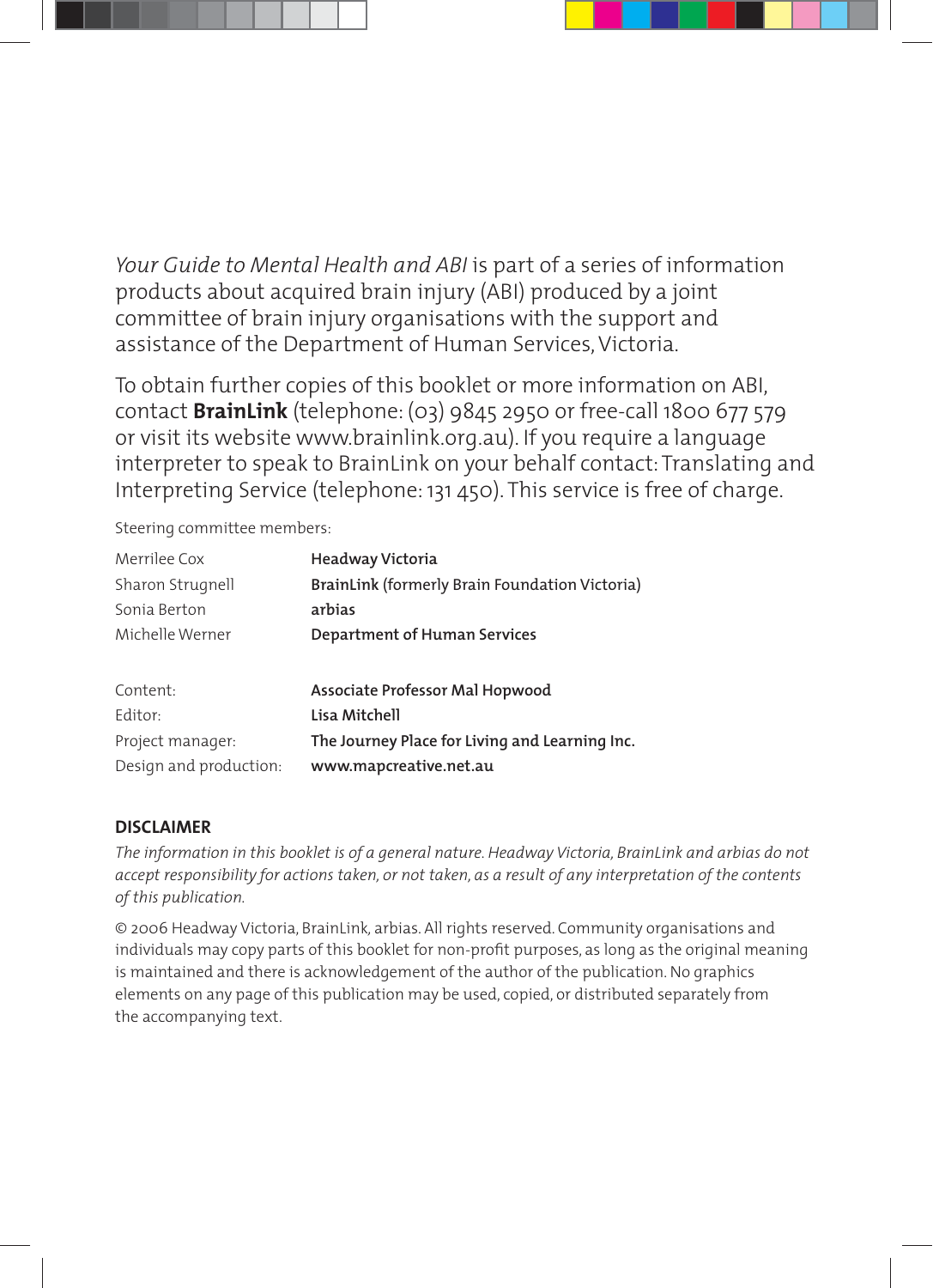## **CONTENTS**

| Introduction                          |    |
|---------------------------------------|----|
| <b>Common Mental Health Problems</b>  |    |
| Depression                            | 5  |
| Anxiety                               | 6  |
| Psychosis                             | 8  |
| Impulse control disorder              | 8  |
| Substance abuse                       | 9  |
| <b>Treatments</b>                     | 10 |
| Types of medication                   | 11 |
| Talking treatments                    | 13 |
| Behavioural therapy                   | 14 |
| <b>Getting Help</b>                   |    |
| Who to see about mental health issues | 15 |
| Mental health services                |    |
| Alcohol and drug services             | 19 |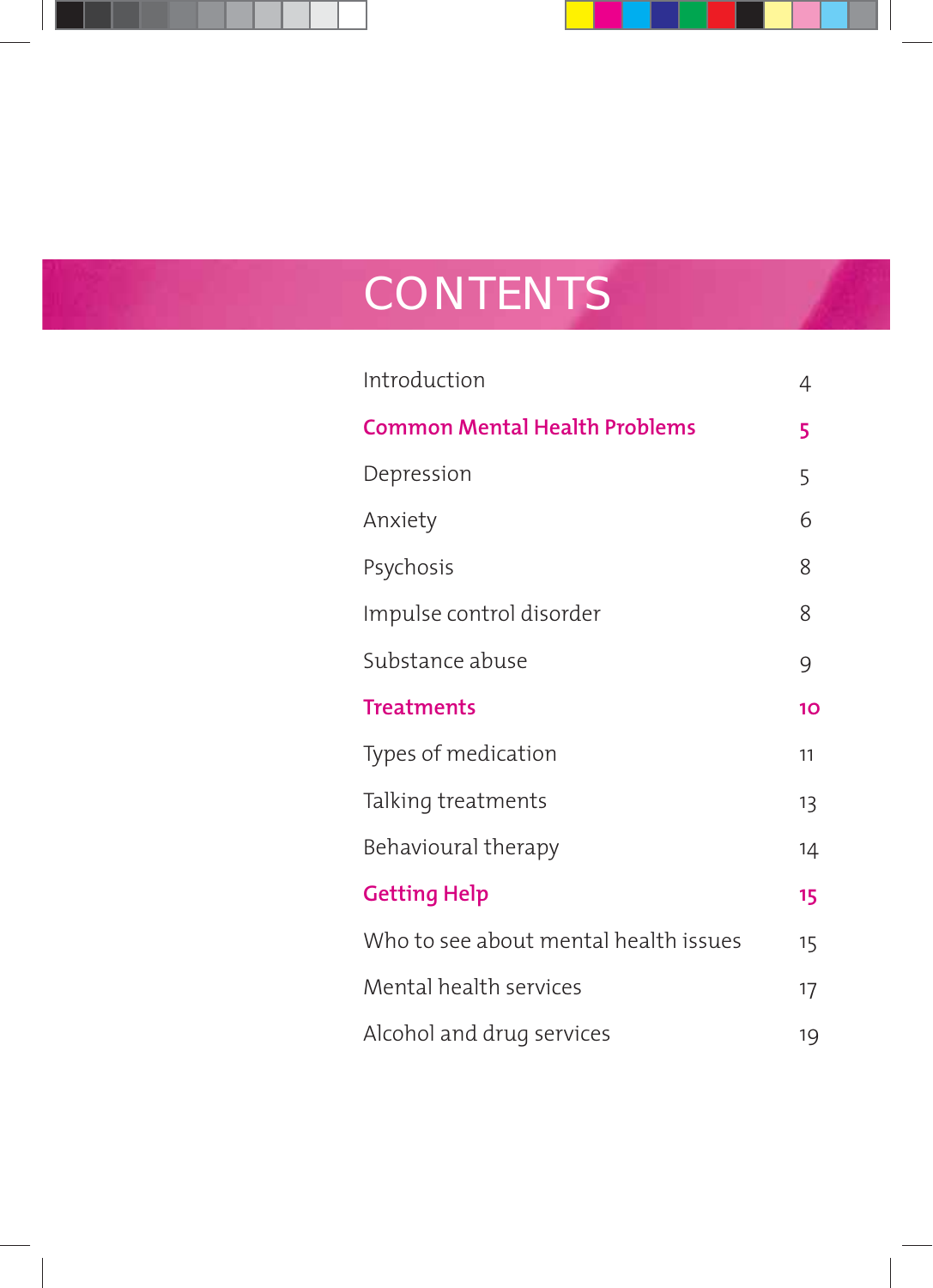### Your guide to mental health & ABI

**There is strong evidence to suggest that people with an acquired brain injury (ABI) have a significant chance of developing some form of** mental health problem. The complexity of dealing with a mental health issue on top of an ABI can compound stress levels for everyone involved, especially if the problem goes undiagnosed or untreated.

Mental health conditions can be hard to detect amid the effects of an ABI and can dramatically hinder a person's ability to function well. Some disorders, such as lack of impulse control, can lead to behavioural problems, which in turn can cause further social isolation. At worst, severe depression or psychosis can present a risk to life.

This booklet is designed to give you a basic understanding of the problems and symptoms a person with ABI may encounter. The better informed and aware you are of these conditions, the more likely it will be that appropriate diagnosis and treatment will occur, enhancing the person's life and that of their family and support network.

In this booklet, we describe:

- **>** Common mental health problems after ABI
- **>** Typical symptoms
- **>** Treatment options
- **>** How to get help

For more detailed information on ABI, ask for a copy of the Changed Lives Brain Injury Information Kit from **BrainLink** phone: 03) 9845 2950 or free-call 1800 677 579 or visit its website www.Brainlink.org.au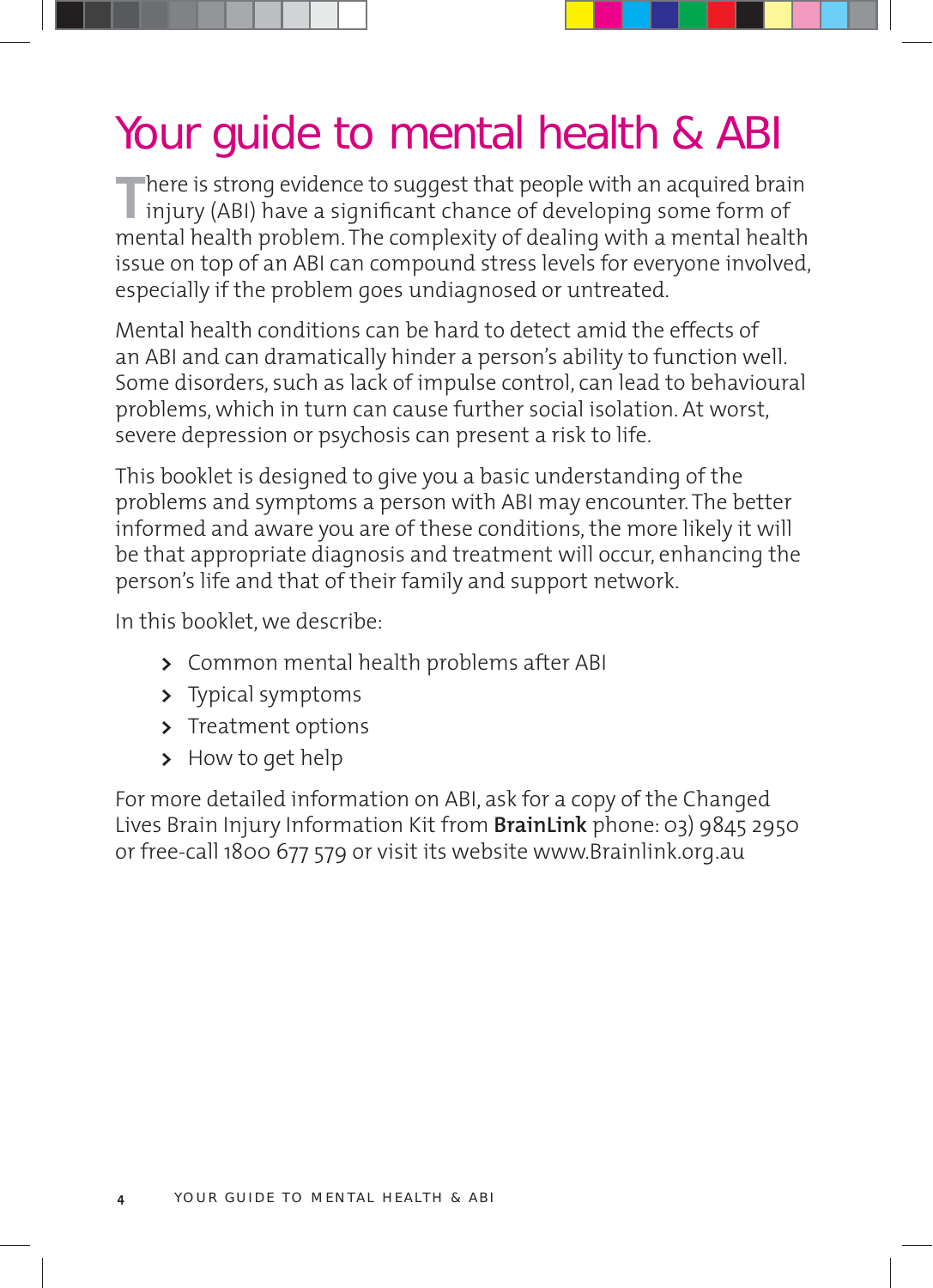### Common mental health problems after ABI

The effects of an ABI on any individual will be varied and will be influenced by the nature of the ABI, the person's characteristics before the ABI and the effectiveness of their rehabilitation after it.

The most common mental health problems experienced after ABI are:

- **>** Depression
- **>** Anxiety
- **>** Psychosis
- **>** Impulse control problems
- **>** Substance abuse

It is also quite common for people to have more than one mental health problem, such as depression and anxiety, while others may have had conditions before their ABI that went undetected. Substance abuse (alcohol or drugs) compounds the difficulty of dealing with mental health issues.

#### **Depression**

Depression is the most common mental health problem experienced following ABI. This can be the result of damage to the physical structure of the brain, but sometimes it is a response to the challenges and changes that an ABI brings. Most people develop at least some symptoms of depression during the many challenging stages of rehabilitation and recovery, but it is the combination, strength and persistence of these feelings that determines whether it is a depression that requires treatment or not.

Symptoms include: sadness, tearfulness, low mood, persistent worrying, loss of appetite, sleep disturbance, sleeplessness, feelings of gloom, helplessness, hopelessness and loss of interest or enjoyment in once regular activities.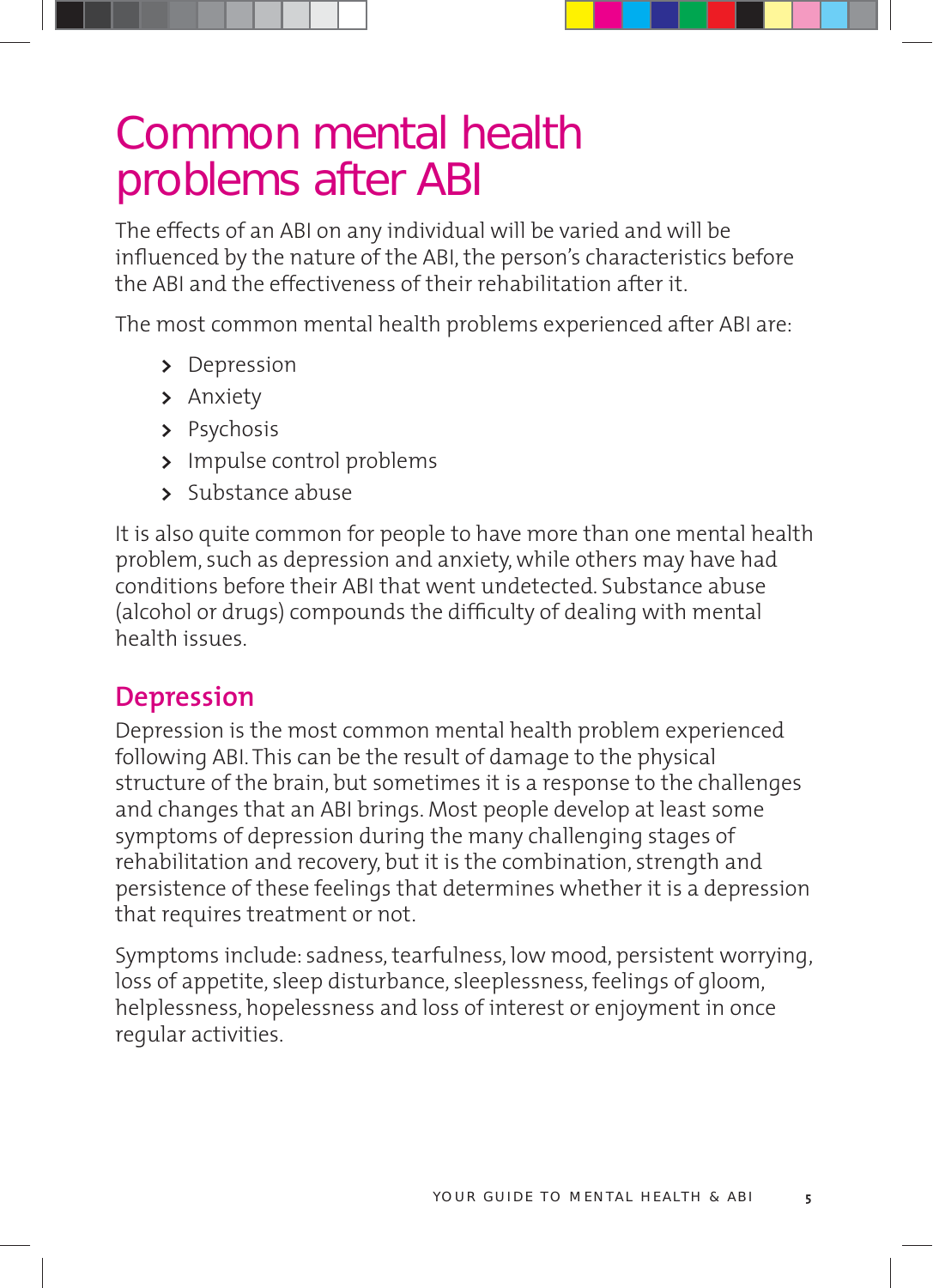For example, a diagnosis of depression might be considered if these symptoms lasted for at least two weeks and occupied a person's thoughts for most of the time.

Studies show that approximately one in four people with ABI develop significant depression.

Undiagnosed, depression significantly reduces a person's chance of achieving their best level of recovery from ABI. In severe cases of depression, feelings of hopelessness may lead to thoughts of suicide. Studies also show that the risk of suicide is higher in people with ABI.

The problem with identifying depression is that it can be hard to isolate the symptoms from those considered to be 'normal' consequences of having an ABI, such as loss of motivation and fatigue. Those who are most susceptible to depression after ABI include:

- **>** People with frontal lobe brain damage
- **>** Anyone with a personal or family history of depression
- **>** People not aware of or not accepting of how their ABI affects their ability to function

#### **Anxiety**

Anxiety becomes a problem if the person experiences *excessive* feelings of worry, fear or apprehension, which may be accompanied by physical symptoms, such as a racing heart, butterflies in the stomach, rapid breathing, sweating or shaking. Mild and infrequent anxiety is very common after an ABI, but if the level of anxiety hinders a person's ability to function, they may need help.

#### **Generalised anxiety**

Generalised anxiety following ABI is usually perceived by the person or those around them as excessive worrying over minor matters. There is a tendency to have an exaggerated focus on the negative outcomes of a situation, no matter how unlikely.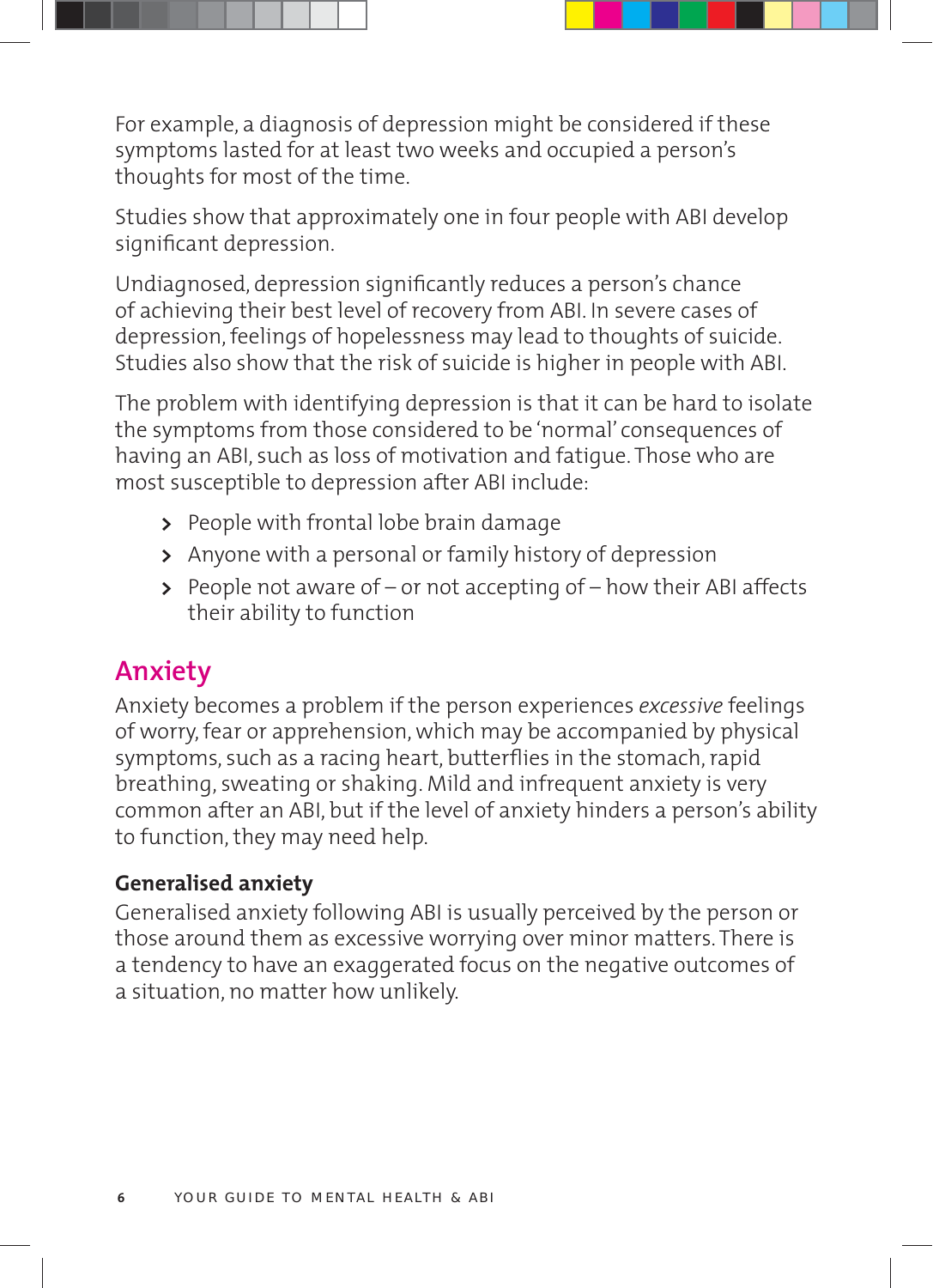Some people worry so much about the effects of their ABI that instead of working through the issues, anxiety reduces their ability to function even further. For example, someone with memory problems may worry so much about missing appointments that they literally exhaust their ability to concentrate, increasing the likelihood of missing appointments!

This type of anxiety is frequently associated with feelings of tension and symptoms, such as muscular tension and headaches.

#### **Panic attacks**

A panic attack is when a person suffers a severe episode of anxiety that occurs out of the blue. The feelings can be so intense – pounding heart, uncontrollable fear, sweating – that the person feels like they are going to die or are "going crazy". The attacks typically reach full severity very quickly and can last from 15 to 30 minutes.

If they occur several times a day, the person may begin to withdraw from social contact, trying to avoid situations that they believe will trigger the episodes.

#### **Social anxiety**

Social anxiety involves an unrealistic fear of social situations, such as meeting new people or talking or eating in front of others. The person may worry excessively that others will find them embarrassing or awkward, to the point that they begin to avoid all contact with people.

Maintaining social contacts is a common problem for many people with ABI. A person needs to make a significant effort to build networks if they are to minimise isolation and anxiety. Carers and family can offer vital support and encouragement in this area.

#### **Post Traumatic Stress Disorder (PTSD)**

PTSD is caused by the experience of a severe traumatic event, often a life-threatening one to self or others, which is then re-experienced in the form of nightmares or daytime flashbacks.

Any reminder of that event may trigger an episode, which can lead to the person avoiding all activities or places associated with that event. As a consequence, the person's lifestyle may become very restricted.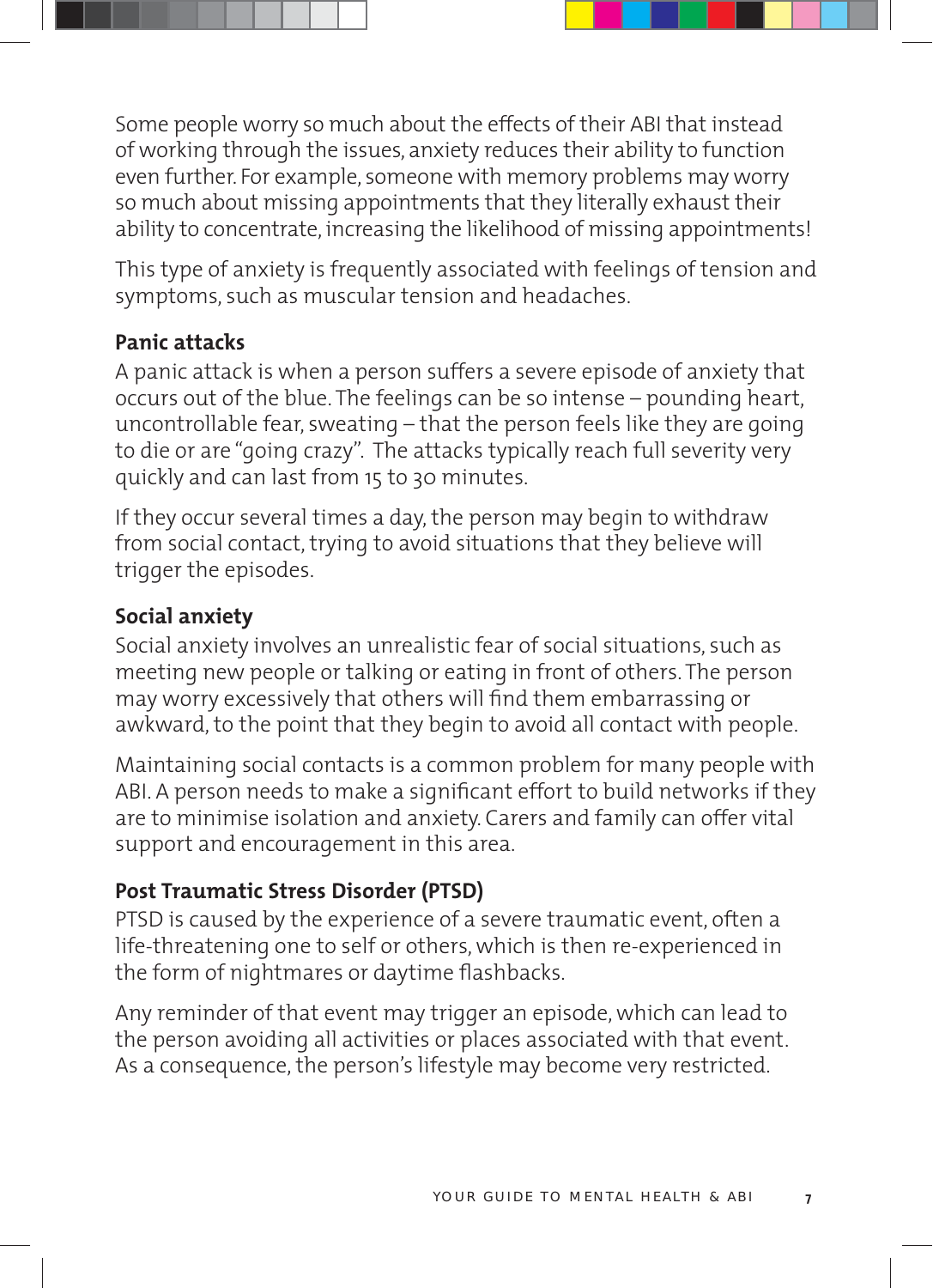#### **Psychosis**

A psychosis is a mental disorder in which a person's ability to determine reality, to reason and to make sound judgements becomes disturbed. Classic symptoms are hallucinations and delusions.

**Hallucinations:** Hallucinations are when a person has a perceptual experience (sees, hears, smells something) that is not there. The classic example of this is "hearing voices" when no one is actually talking.

**Delusions:** Delusions are fixed, false beliefs that cannot be reasoned with and that are not part of a person's usual belief system. A common delusion is the belief that you are being pursued by someone or something or that your life is under threat. The person with psychosis has no awareness or insight that this experience is abnormal, which is very distressing not only for them, but for those who care for them.

Recent studies show that one in 20 people with ABI are at risk of developing a psychosis.

Delusions can lead to serious behavioural problems that become extremely challenging for everyone involved. A person suffering from delusions may have difficulty in social situations or participating in rehabilitation and activity programs.

#### **Impulse Control Disorder**

Impulse Control Disorder is sometimes referred to as Frontal Lobe Syndrome. Before an ABI, a person is generally able to inhibit certain impulses, such as open displays of aggressive or sexual behaviour. After an ABI, some people lose the ability to control these urges and act without thinking.

Impulse Control Disorder lands people in all sorts of trouble when their actions are embarrassing or offensive to others. Sometimes it can be as simple as speaking without thinking, but occasionally it may be more serious, involving verbal or physical aggression or sexually inappropriate comments or touching.

Challenging behaviours, such as overt aggression, are common after ABI, but diagnosing Impulse Control Disorder usually requires an in-depth behavioural assessment. This may involve several members of the health care team, including a neuropsychologist who can determine which areas of the brain are damaged and what behaviours may be affected by that damage.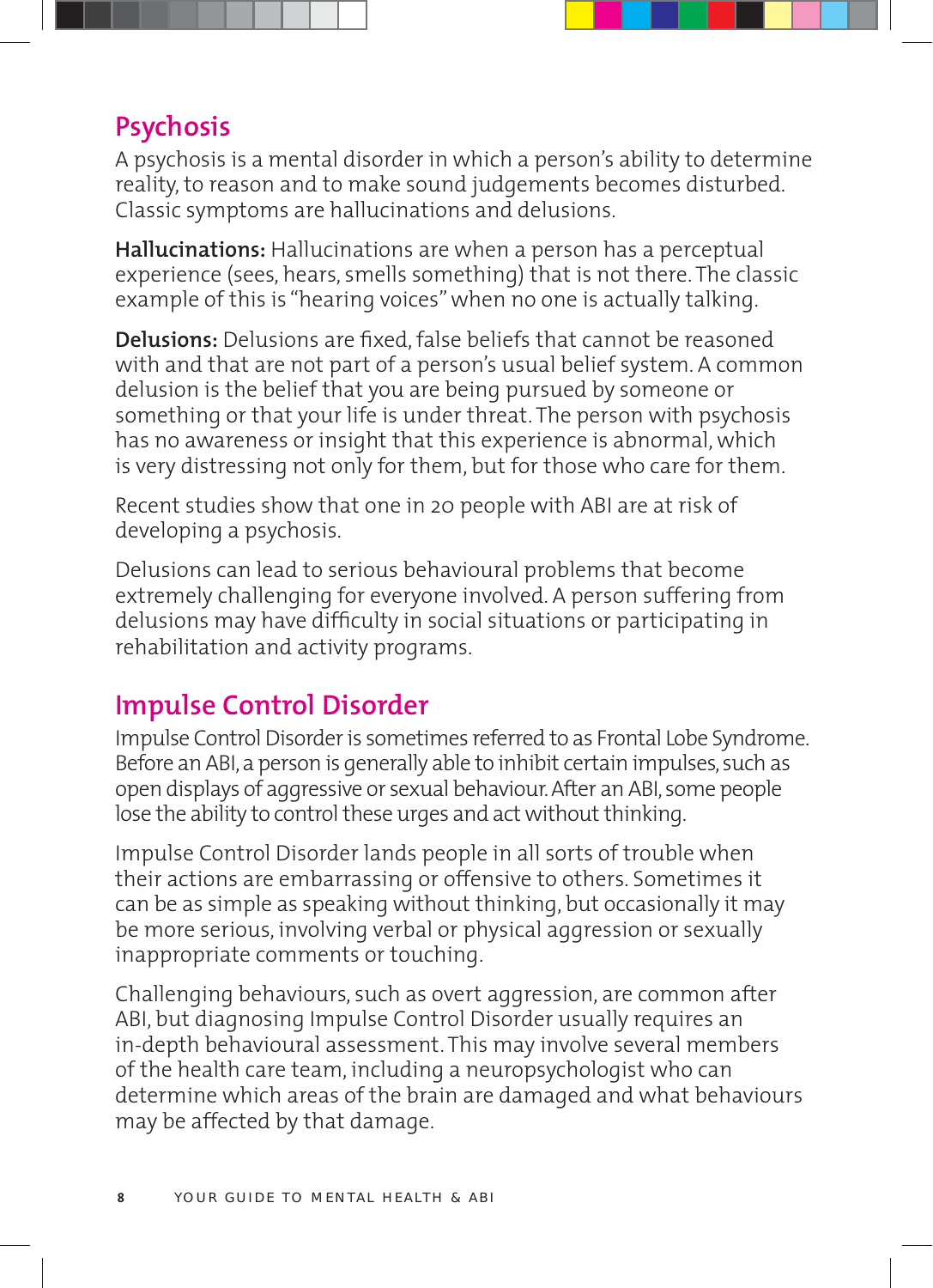#### **Substance abuse**

Substance abuse is generally defined as a dependence on the use of drugs or alcohol that leads to negative physical, behavioural and social consequences. Substances can include nicotine, caffeine, prescribed medications, alcohol, cannabis and street drugs.

Substance abuse is particularly problematic for people with ABI. Apart from accentuating difficulties associated with brain damage, such as memory, self control, thinking and coordination, it can also trigger a range of other mental health symptoms, such as paranoia, psychosis and anxiety.

Levels of alcohol and substance use that might not be considered harmful for most people, can be a problem for some people with ABI. This is because the effects of alcohol can be unpredictable and dramatic on a brain that has already suffered damage.

If you have concerns about ABI, substance abuse and related mental health problems, there are several organisations that may be able to assist listed under Getting Help (Alcohol and Drug Services) at the back of this booklet.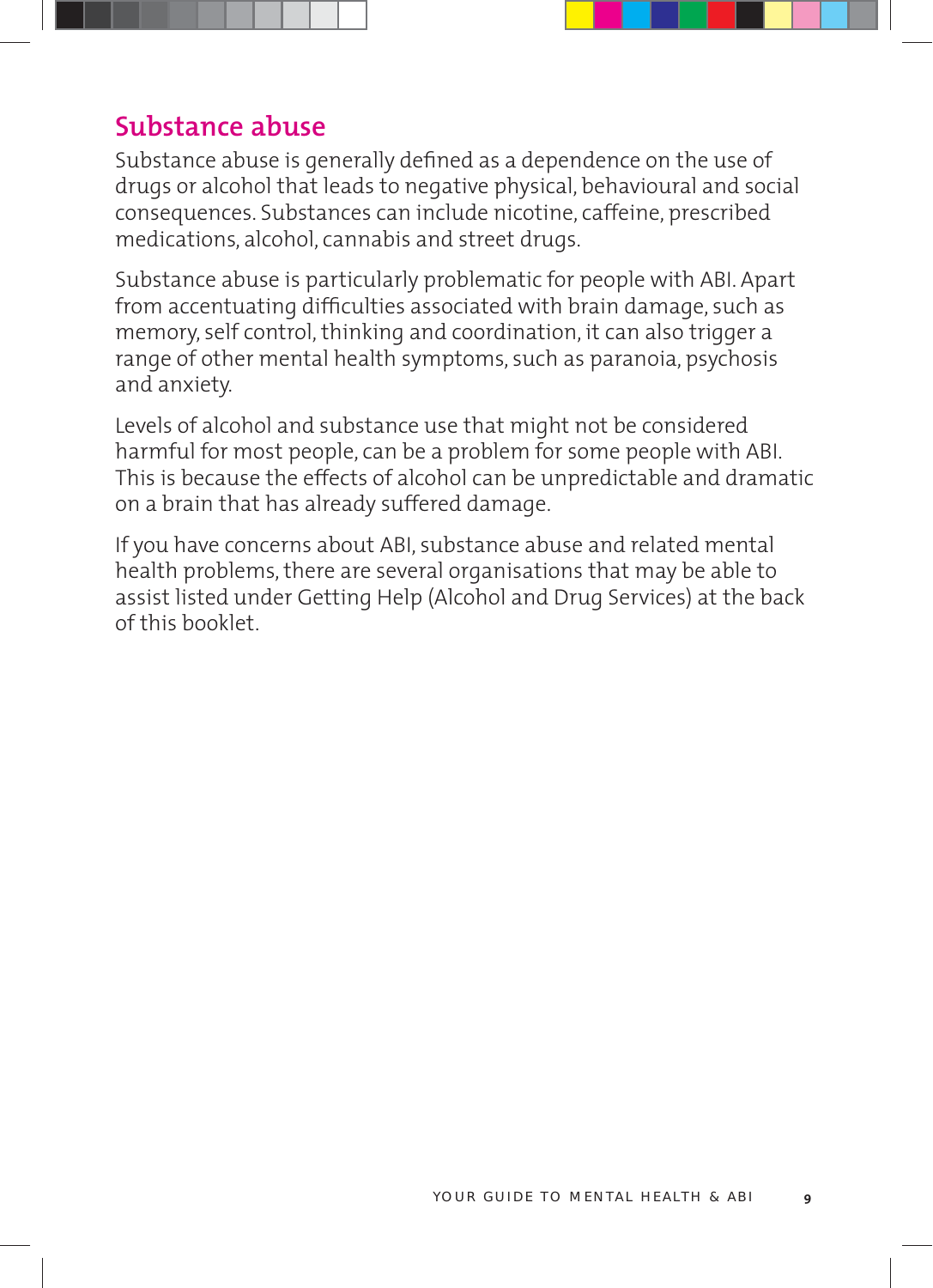### **Treatments**

There are three types of treatments available for people with ABI who also suffer from mental health disorders:

- **>** Medication
- **>** Talking treatments
- **>** Behaviour management treatment

Effective diagnosis and treatment depends on examining *all* the factors that could influence a person's mental health. For example, the person may be going through a challenging transition period, such as going back to work, trying to build new friendships or struggling to accept aspects of life with ABI. They may need some extra support during that time.

Or, their mental health problem could be the reason why they are not coping with these transitions. Often a combination of treatment approaches is helpful in alleviating symptoms.

The following factors can have a significant, positive impact on the treatment of mental health issues:

- **>** Team work a coordinated, proactive health care team is vital
- **>** Environment treatments administered where the person feels safe
- **>** Hospitalisation sometimes hospital *is* the safest place for a person with mental health issues
- **>** Relationships supportive families or networks that are well informed and well nurtured and who seek assistance when needed.

Treatments are worth pursuing when:

- **>** They are based on a careful assessment that examines all the factors potentially influencing the situation
- **>** There is an explicit diagnosis of a mental health disorder or evidence of symptoms that can be targeted by treatment
- **>** There are regular reviews of treatment
- **>** Significant or even partial improvements are observed on an ongoing basis
- **>** Treatments are maintained appropriately to avoid recurrence.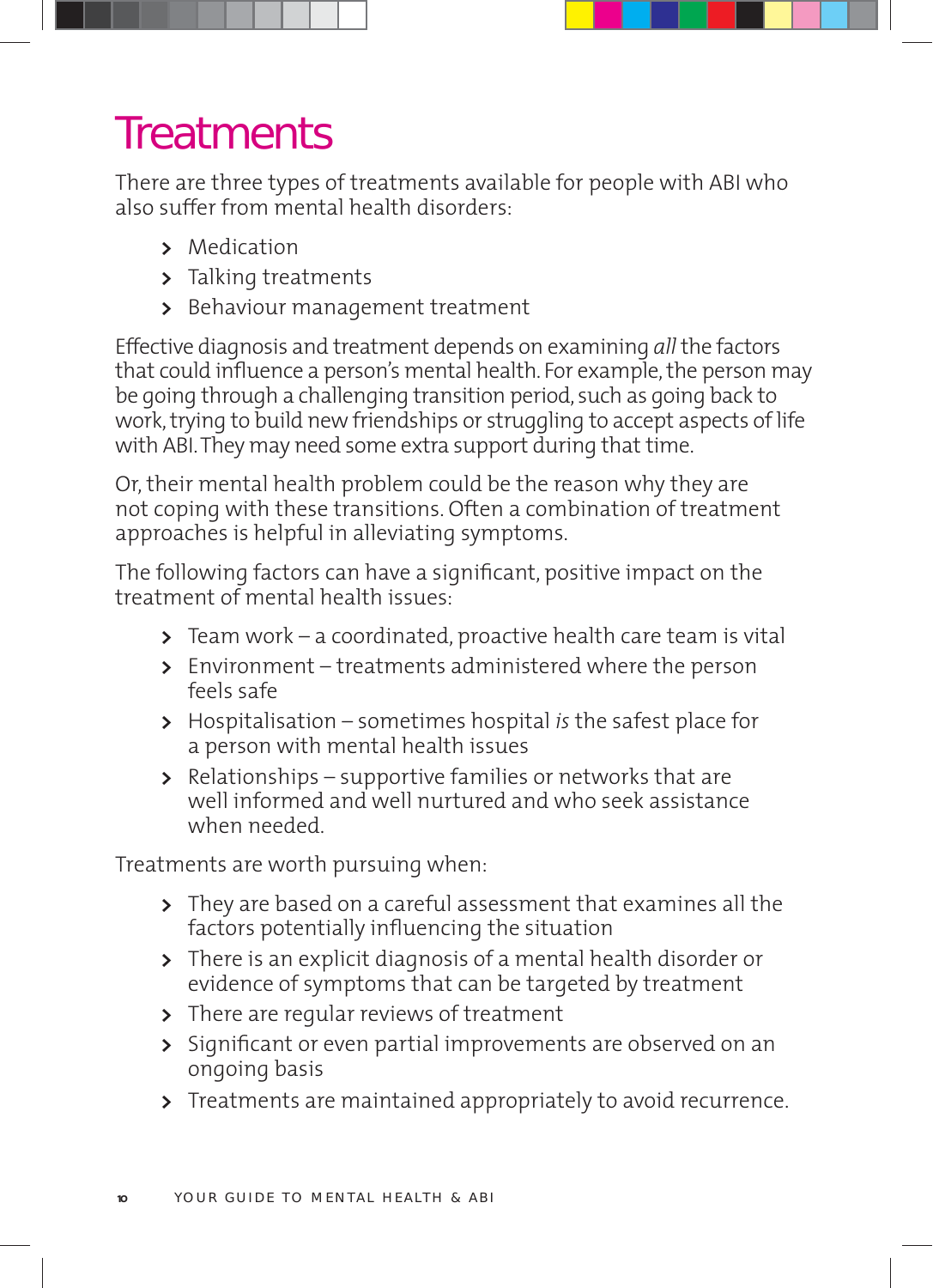#### **Types of medication**

There are four main types of medication used to treat mental health conditions:

- **>** Antidepressants depression, anxiety
- **>** Benzodiazepines anxiety, sleep disorders
- **>** Antipsychotics psychosis
- **>** Mood-stabilisers depression, Impulse Control Disorder.

#### **ABI Behaviour Consultancy**

Phone: 03) 9490 7366 has an information leaflet called Medications Commonly Prescribed after a Brain Injury that provides detailed information about these medications and their side effects.

#### **Antidepressants**

The most widely used medications in the treatment of anxiety and depression following ABI are Specific Serotonin Reuptake Inhibitors (SSRIs), which have names like Fluoxetine, Paroxetine and Sertraline.

Once the right antidepressant and correct dose is found for each individual, it can take at least one to two weeks to have a beneficial effect. This process of trial and error and delayed response can be very frustrating, but it's usually worth the attempt as the chance of a positive result is in the order of 70 to 80 per cent. Regular reviews of the antidepressant treatment and good maintenance can help to reduce the risk of relapse.

#### **Benzodiazepines**

The most widely used group of medications to treat anxiety and sleep problems are the benzodiazepines. You are probably familiar with some of the brand names: Valium, Serepax, Mogadon and Normison.

While benzodiazepines can be dramatically effective, health professionals prescribe them less frequently these days because some people become addicted to them quite easily.

In the case of people with ABI, use of benzodiazepines can cause an increase in behavioural issues, such as aggression. As a result, their use is generally short-term (up to eight weeks) and only in cases where other treatments have failed.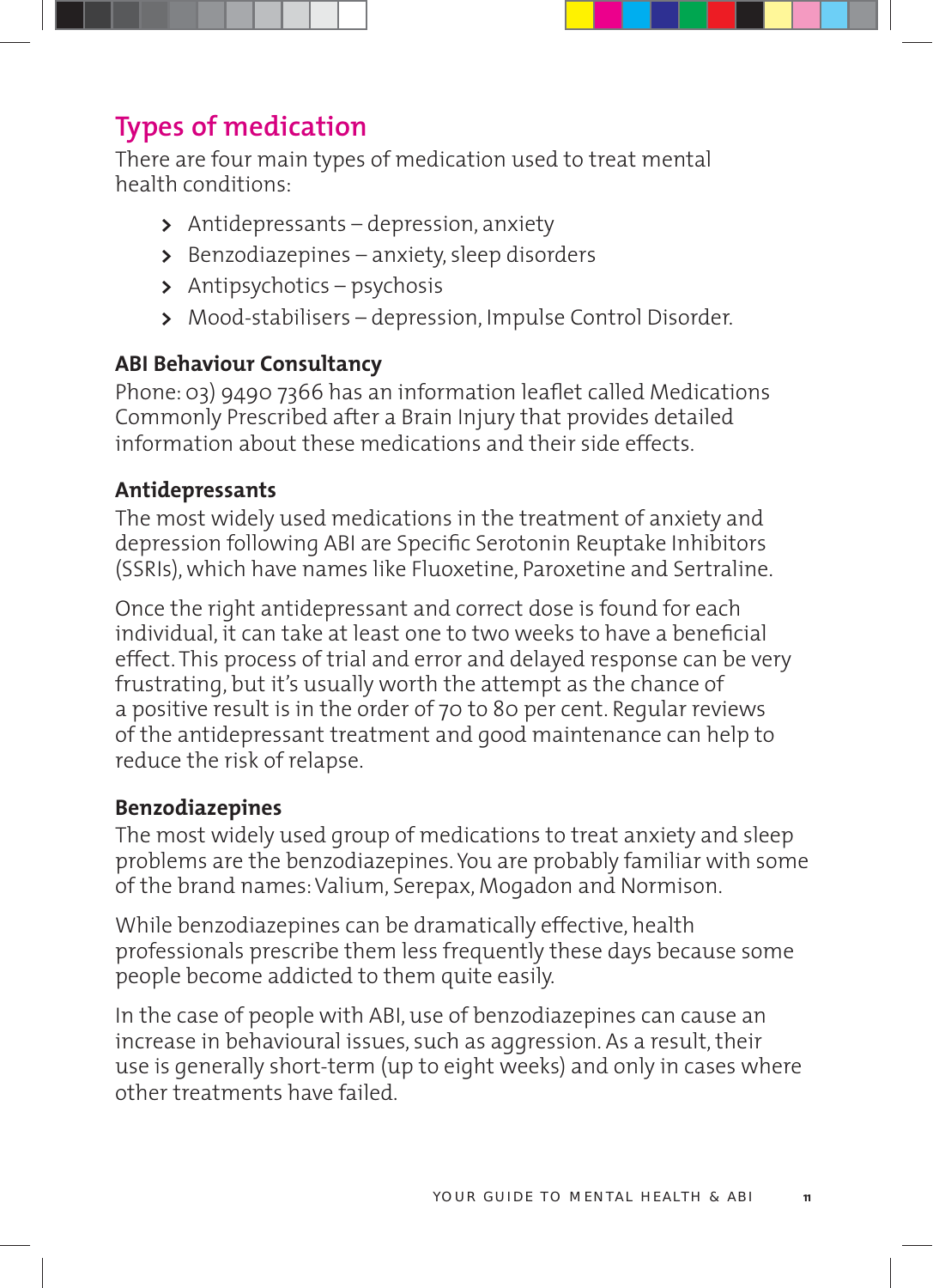#### **Antipsychotic drugs**

The major differences between the most widely used antipsychotic drugs are their availability and side effects. These drugs fall into two main classes – typical drugs and new generation drugs.

**Typical:** Drugs classed as typical have generally been around longer and can be used to control a range of conditions, such as Impulse Control Disorder and severe anxiety. Some brand names are Serenace, Stelazine, Largactil and Anatensol.

**New generation:** New generation drugs are more expensive and are generally used to treat specific conditions, such as schizophrenia. Some brand names are Risperdal, Zyprexa, Seroquel, Solian and Clozaril. They tend to have fewer side effects, and in particular, fewer movementrelated side effects. This is especially relevant for people whose ABI is due to hypoxia (lack of oxygen) or hypoglycaemia (low blood-sugar levels), which means the areas of their brain that control smooth movement are likely to be damaged.

#### **Mood-stabilising drugs**

This group of medications is used to treat Impulse Control Disorder and the alternative mood states sometimes experienced after ABI or in specific conditions, such as Bipolar Affective Disorder. Mood states might include persistent feelings of euphoria or depression, increased energy, less need for sleep and impulsive behaviour. Some common brand names include Lithicarb and Epilim, Valpro and Tegretol.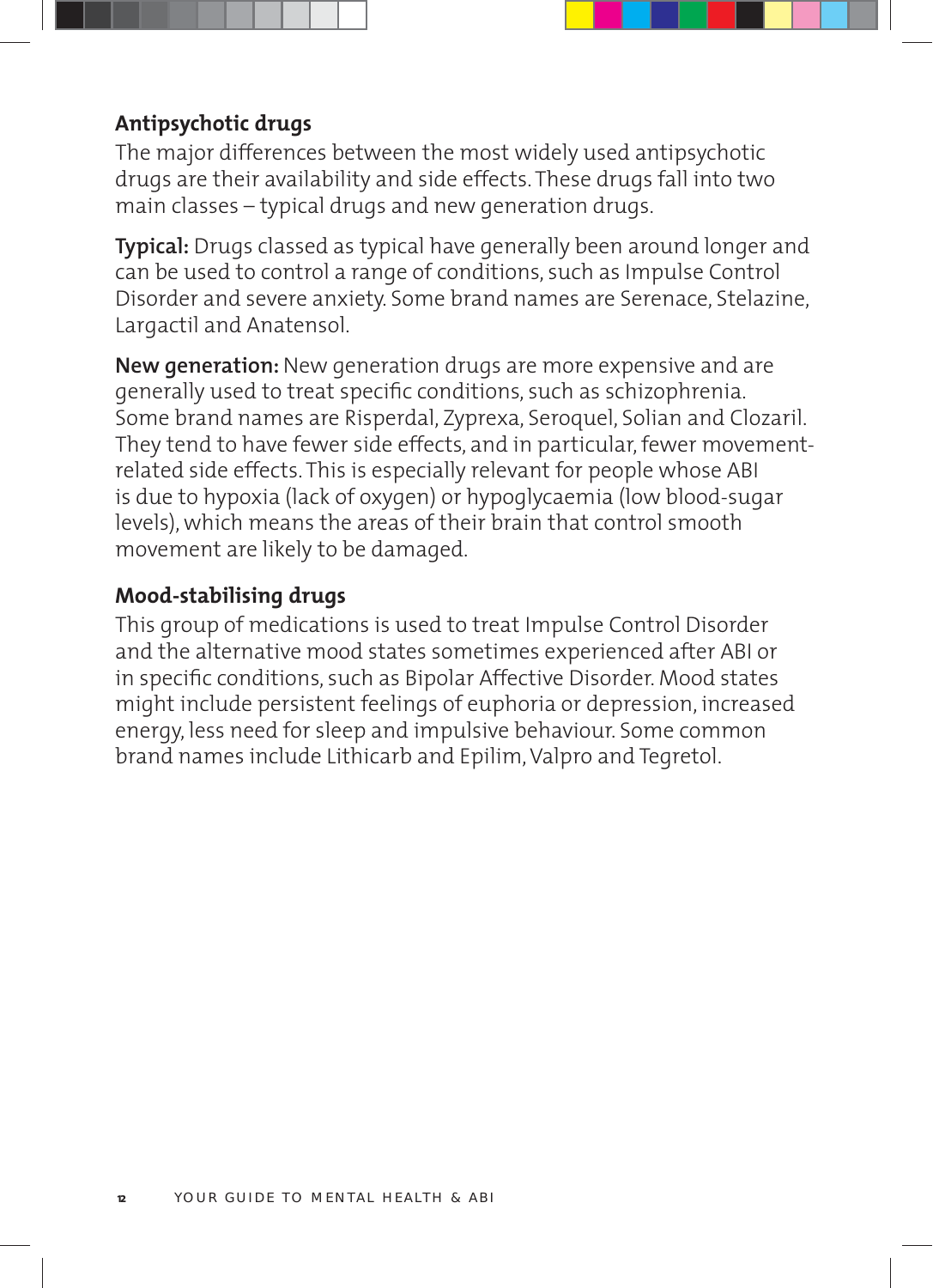#### **Talking treatments**

The term "talking treatments" refers to regular, direct communication with a professional who works to stabilise a person's state of mind and/or emotional balance. Treatments are usually for 50 minutes at a time and professionals may use any combination of the therapies listed below, tailoring their approach to suit the individual. Talking therapies are generally a slow process and require a solid commitment by the person to ongoing treatment.

#### **Supportive psychotherapy**

There are various forms of psychotherapy. This one takes a problemoriented approach where you discuss an issue with the therapist who may offer direct advice, or simply reassurance. It is usually conducted by a general practitioner, psychologist or psychiatrist and is more like having a trusted shoulder to lean on in tough times, rather than someone deeply probing into problems and trying to resolve them.

#### **Cognitive Behavioural Therapy (CBT)**

CBT is used widely for the treatment of depression and anxiety-related problems. The main aim is to identify and eliminate unhelpful and repetitive patterns of thought or action.

For example, if a person thinks in a pessimistic manner constantly, the world becomes a dismal place, which may lead to depression. Through discussion, the person learns how to identify pessimistic thinking. Through practice, the person learns how to change their behaviour to reduce or eliminate those negative thought patterns.

CBT is a very useful treatment but may need to be modified for someone who already has significant cognitive (thinking, perceptual, judgement) problems as a result of their ABI.

#### **Psychoanalysis**

Psychoanalysis works on the belief that change in behaviour only occurs when a person fully understands the reasons why they do the things they do. This therapy usually involves deep discussion of childhood, relationships and past traumatic events. It requires a high level of verbal skill and emotional insight by the participant and may not be appropriate for people who have major thinking, perceptual or communication difficulties following their ABI.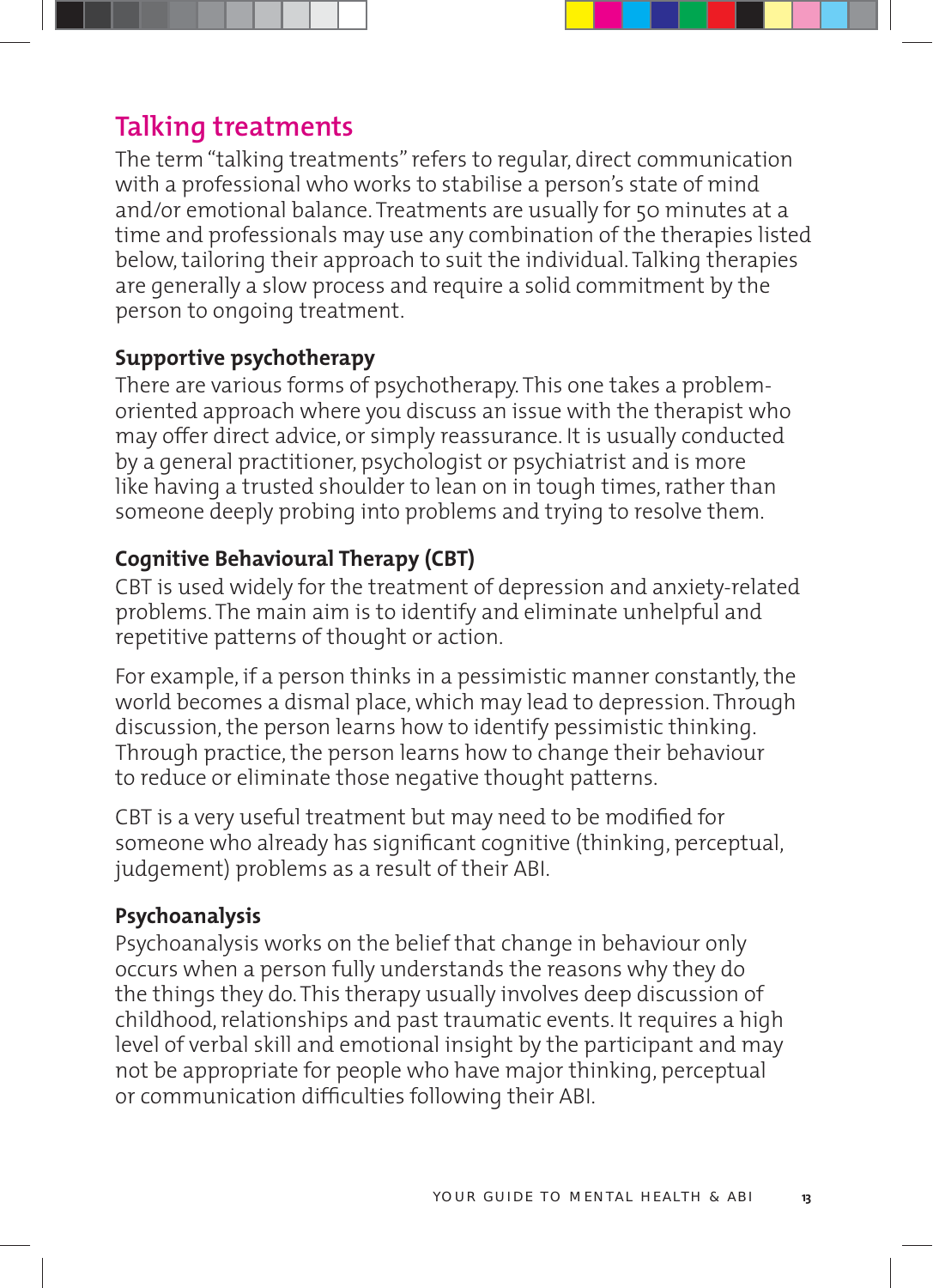#### **Behavioural therapy**

Behavioural therapy is an umbrella term for a range of therapies that can be used to help people who suffer Impulse Control Disorder. The basic idea is to monitor difficult behaviours closely in order to understand the triggers for and outcomes of those behaviours.

For example, environmental factors, such as noisy or crowded rooms, might make the person more agitated. The solution might be to avoid those situations and to compensate by scheduling more enjoyable activities in less hectic environments. Or the person might experience pain when they pursue an activity they once enjoyed, which upsets them and triggers outbursts of aggression.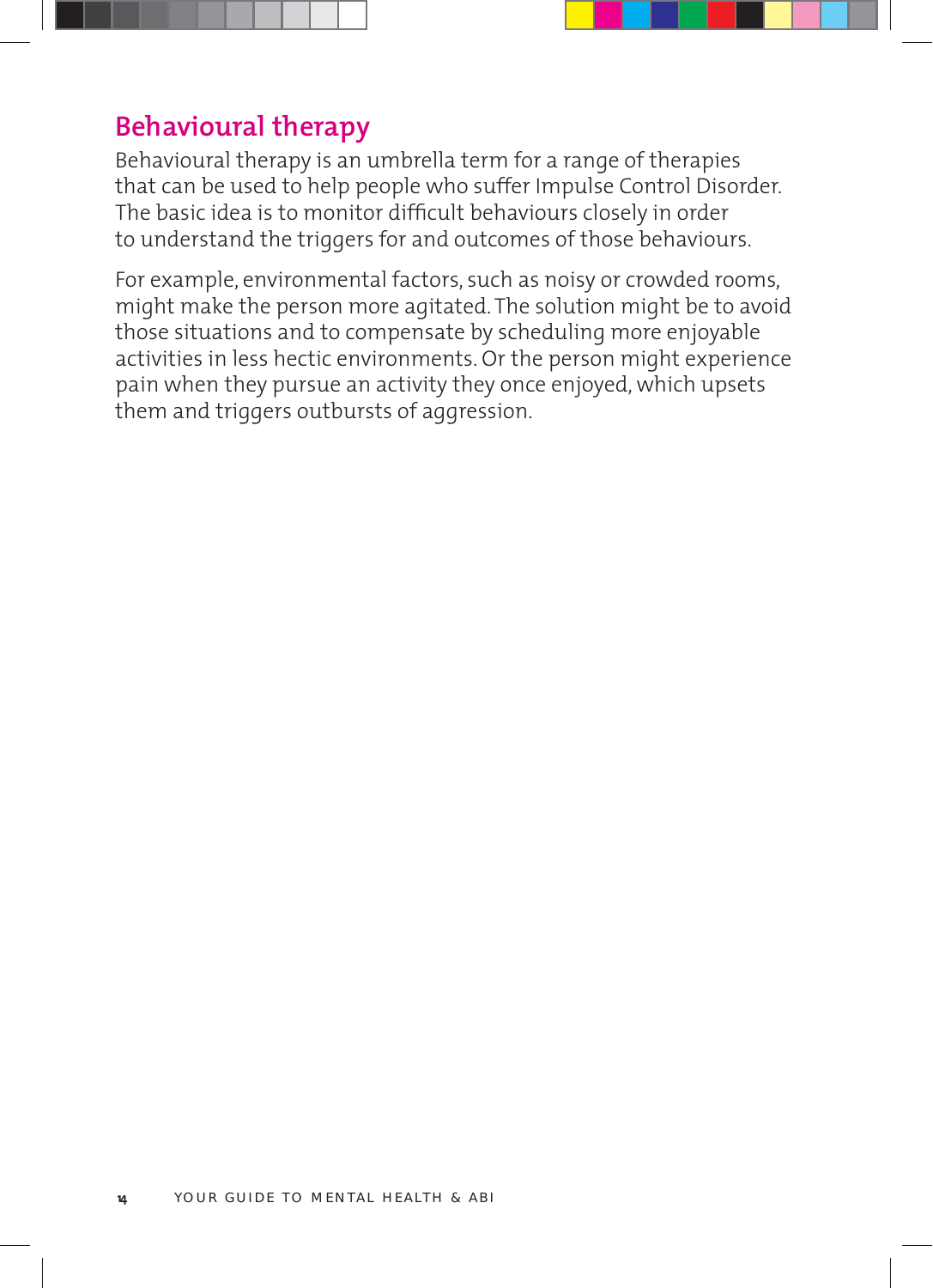### Getting help

Given how common mental health problems are following ABI, anyone with ABI and their carers need to be aware of (and watch out for) symptoms. Should you suspect that something is occurring beyond the 'normal' effects of the ABI, have it checked out.

In general, mental health problems do not disappear of their own accord. Even when treated, they have a tendency to reoccur and treatment may need to be ongoing.

#### **Who to see about mental health issues**

If a person begins to exhibit any behaviour beyond the effects of their brain injury, discuss this new behaviour with them first to see if they are aware of it. If you still have concerns, bring it up with their case manager, general practitioner or a trusted member of their health care team.

Because support for ABI is the collaborative effort of a team of health care professionals, a general practitioner or case manager can help to decide which professional can best address your concerns.

If there is no case manager or general practitioner, **BrainLink** can refer you for assistance (free call:1800 677 579).

#### **When decision-making is a problem**

Mental health problems, such as delusions or even depression, can muddy a person's ability to see when their actions are damaging towards themselves or others. Also, a person's brain injury may affect their capacity to make informed decisions or to provide informed consent about their treatment. At times like these, relatives may need to take the person's care in hand, with or without their consent.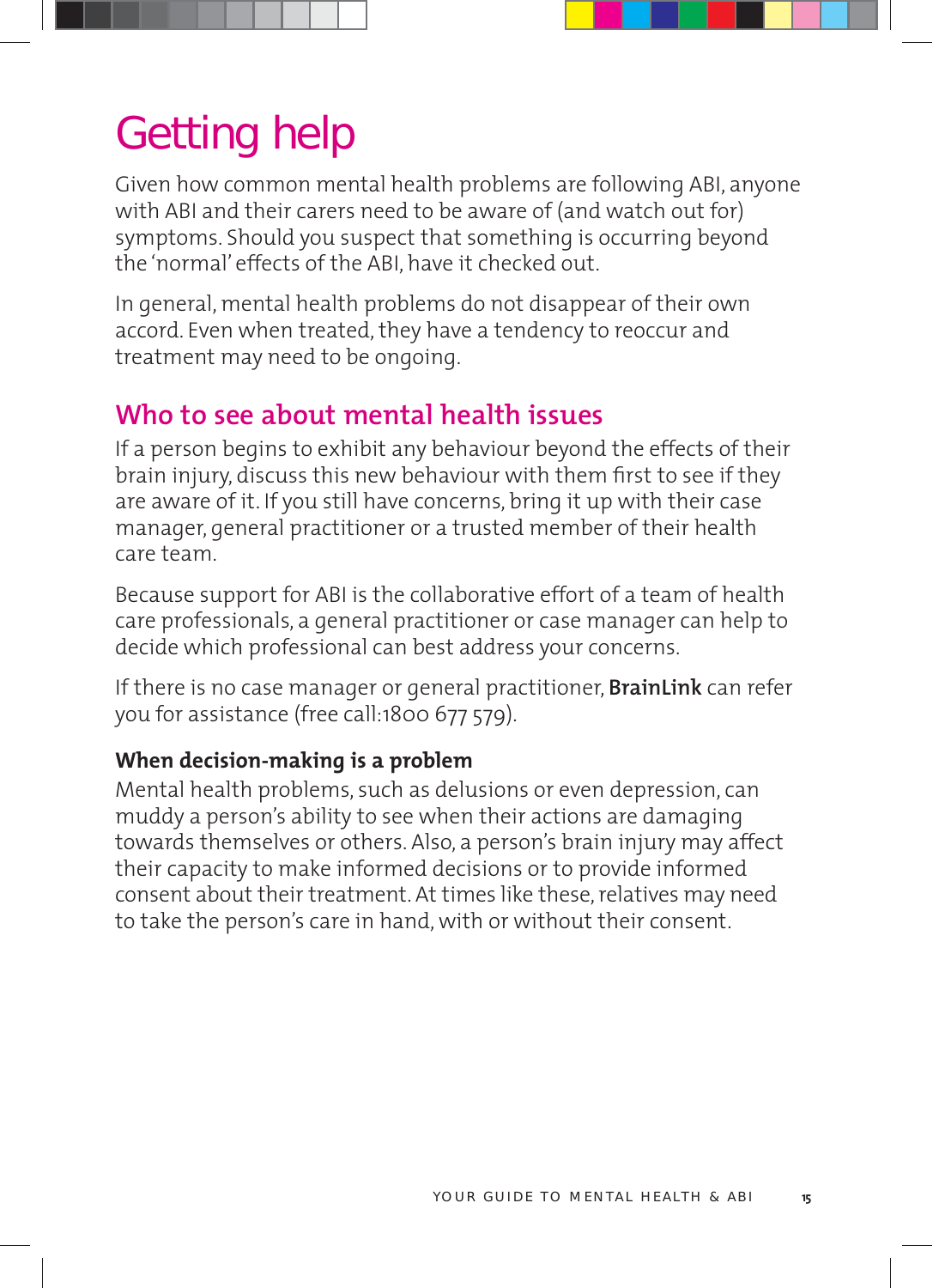#### **Guardianship and administration**

Sometimes, a person with an ABI needs somebody else to make decisions for them or to manage their financial affairs until they are able to take over those responsibilities again. First, you need to find out whether they have appointed someone, or whether there is a legal order in place such as a Power of Attorney, that allows another person to act on their behalf should they become incapacitated.

If there is difficulty in establishing the appropriate decision-maker or there are doubts about the person's wishes or there are differences of opinion about what course of action to take, the Victorian Civil and Administrative Tribunal (VCAT) can help by appointing an administrator or guardian, if required.

#### **VCAT**

Phone: 03) 9628 9911 or toll-free: 1800 133 055

#### **Involuntary patients**

When a person refuses to or is unable to make informed decisions and they are considered to be a risk to themselves or others due to their mental health problem, such as psychosis, severe Impulse Control Disorder or suicidal depression, they may have to be treated as an involuntary patient under the authority of the Mental Health Act.

This is a very big step that is only taken when there is clear evidence that:

- **>** The person is at high risk of harming themselves or others as a result of their mental health condition
- **>** Their condition is likely to remain the same or become worse without treatment

A request for a recommendation for compulsory treatment must be made by a mental health professional or general practitioner and must be endorsed by a psychiatrist.

When considering whether to make a request for a recommendation to invoke the Mental Health Act, the mental health workers will ask relatives, carers and health care professionals to provide very specific information about the person's behaviour before any action is taken.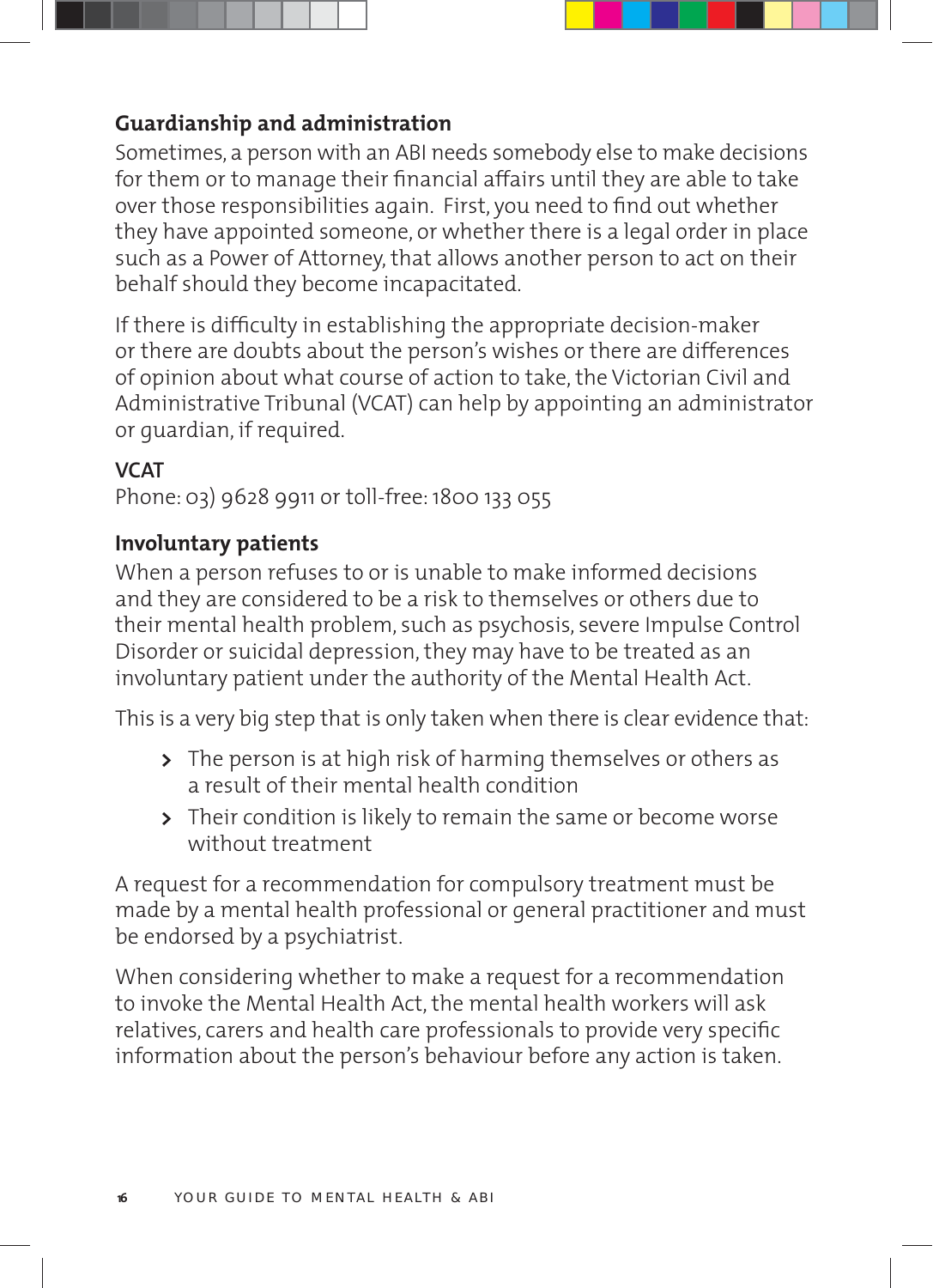Information about the provisions of the Mental Health Act and the person's rights can be obtained from the **Mental Health Legal Centre** Phone: 03) 9629 4422 or toll-free: 1800 555 887 or visit www.communitylaw.org.au/mentalhealth/

#### **Mental health services**

Referrals to publicly funded, specialist mental health services are generally made through a general practitioner or other health worker. The referral might be to an Area Mental Health Service, or in urgent cases, to a Crisis Assessment Team.

#### **Specialist public mental health services**

Clinical mental health services are managed by public hospitals and provide assessment, diagnosis and treatment to people with serious mental illness. To be eligible to use them, a person needs to be in a crisis situation or to require hospitalisation or to need support within their community setting. The services are provided on an area basis and are divided into adult mental health services, child and adolescent services and services for aged persons.

Victoria also has a number of highly specialised, state-wide, mental health services. These are attached to major hospitals, such as the Neuropsychiatry Centre at the Royal Melbourne Hospital and the Brain Disorders Program Victoria (BDPV) based at Austin Health, which includes the Community Brain Disorders Assessment and Treatment Service (CBDATS). These two major hospitals provide mental health assessment, treatment and rehabilitation services as well as education and research through their programs.

To find out which services may be of use to you, speak with your general practitioner or case manager or your local general hospital. Getting the assistance you require may take some persistence, but CBDATS and Headway Victoria can help you to explore the options and point you in the right direction.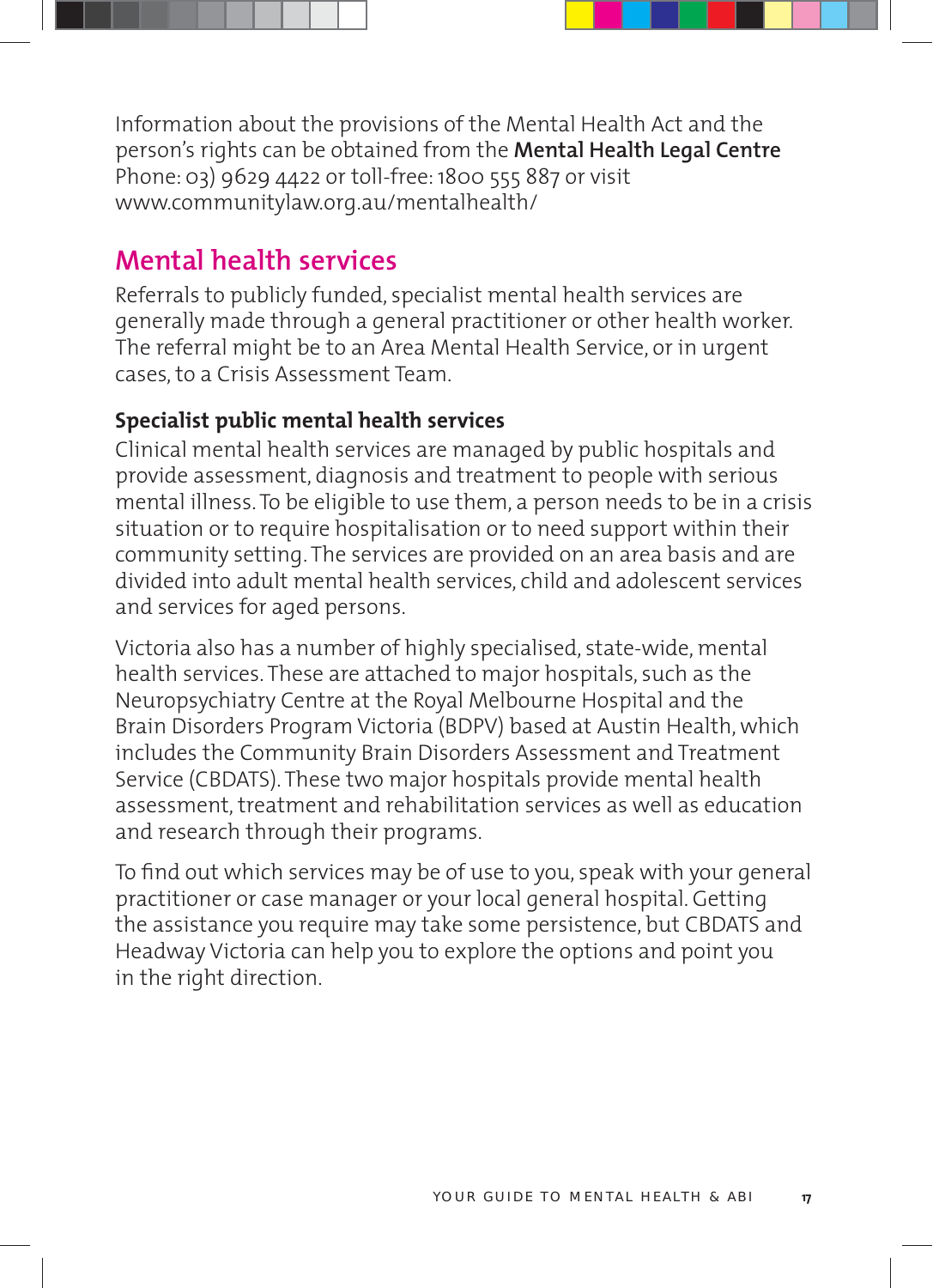Contact details for your local Area Mental Health Services are available on the Victorian Department of Human Services website: www.health. vic.gov.au/mentalhealth or by calling the Mental Health branch on (telephone: (03) 9096 8592).

#### **CBDATS**

Phone: 03) 9490 7366 or visit www.bdpv.org

#### **Austin Health Neurobehaviour Assessment Clinic**

Phone: 03) 9496 2940

#### **Royal Melbourne Hospital Neuropsychiatry Centre** Phone 03) 9342 8750

#### **Private psychiatric services**

Private psychiatric services are offered on a fee-for-service basis. Anyone who uses these private services will require adequate health insurance cover or need to be eligible for compensation with approved agencies, such as the Transport Accident Commission or the Victorian WorkCover Authority. Private services include in-patient and out-patient treatment but the private system does not have a crisis capacity and does not provide involuntary in-patient treatment.

There are a number of fee-for-service psychiatrists who practice outside the hospital system who have experience assisting people with an ABI. A general practitioner or case manager can help you work out whether you need to engage one and how to find one.

#### **Other services**

Some other community-based disability support services may also be useful. For example, the ABI Behaviour Consultancy offers assistance in diagnosing and managing behavioural problems.

#### **ABI Behaviour Consultancy**

#### Phone: 03) 9490-7366

http://bdpv.org/index.php?option=com\_content&task=view&id=32&Itemid=56. Provides state-wide community based behaviour support for individuals 18-65 years who demonstrate behaviours of concern (such as aggression, sexual disinhibition or withdrawal) as a result of a noncompensable ABI.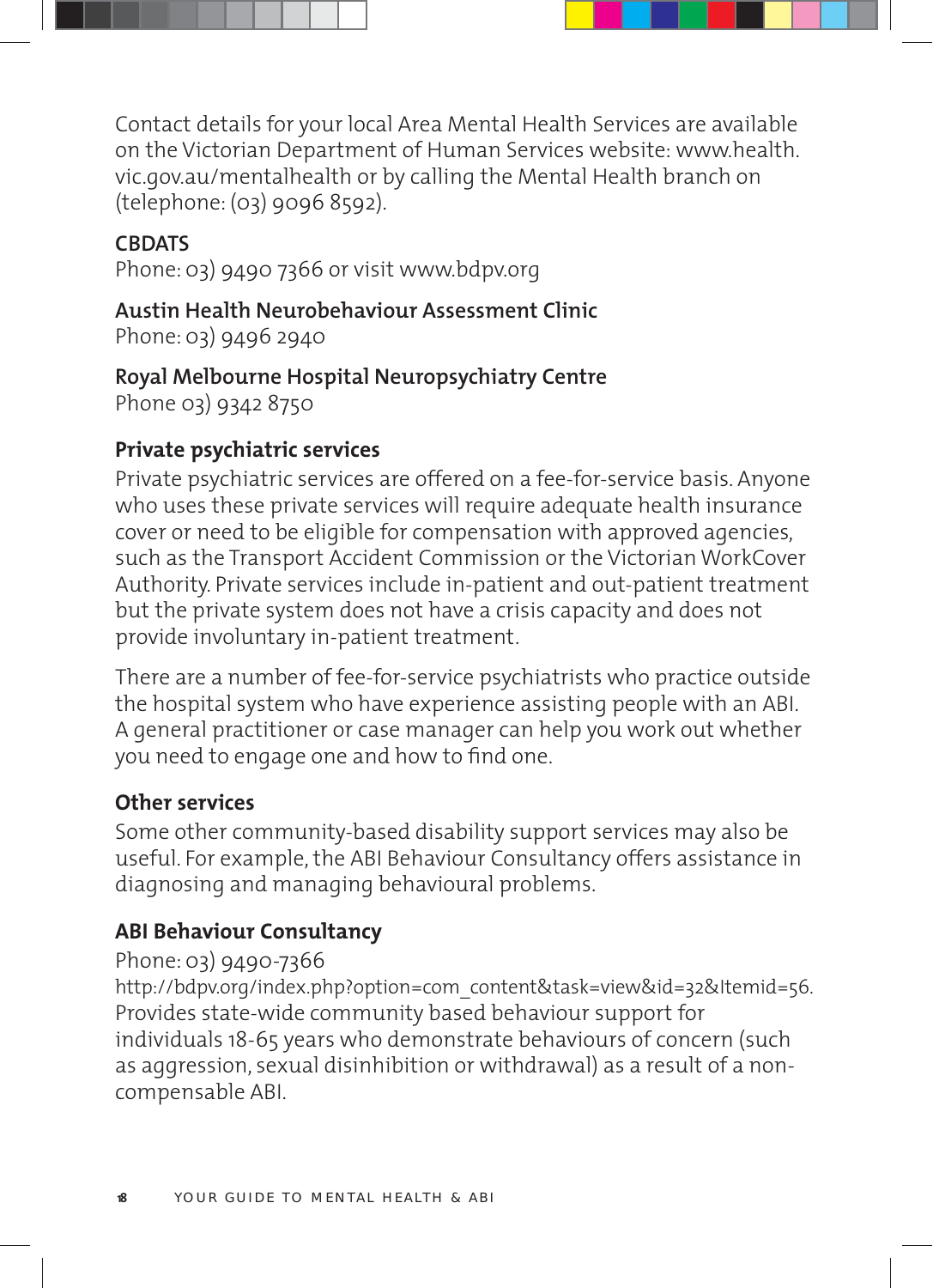#### **Alcohol and drug services**

#### **Regional ABI Alcohol & Drug Clinicians/Consultants**

Workers with a specialist knowledge of ABI are located in key alcohol and drug services in each region. The clinical consultant at Turning Point can put you in touch with the consultant in your region and provide advice on access to specialist case management. The Turning Point website is also a great source of information about drugs and alcohol and the support services available.

#### **Turning Point**

Phone: 03) 8413 8413 or visit www.turningpoint.org.au/abi/

#### **arbias**

arbias offers a range of services including specialist case management, neuropsychological assessment, accommodation, attendant care, recreation, training and secondary consultation for people with alcohol or substance-related brain injury.

Phone: 03) 8388 1222 or visit website for fact sheets www.arbias.org.au

#### **For more information**

We hope this booklet has given you a basic understanding of mental health issues and a useful overview of the common symptoms and treatments a person with brain injury may encounter. We've listed a range of services that might assist, but if you do not have a case manager or do not know where to begin to locate an appropriate service, call us at **BrainLink** phone: 03) 9845 2950 or free-call 1800 677 579.